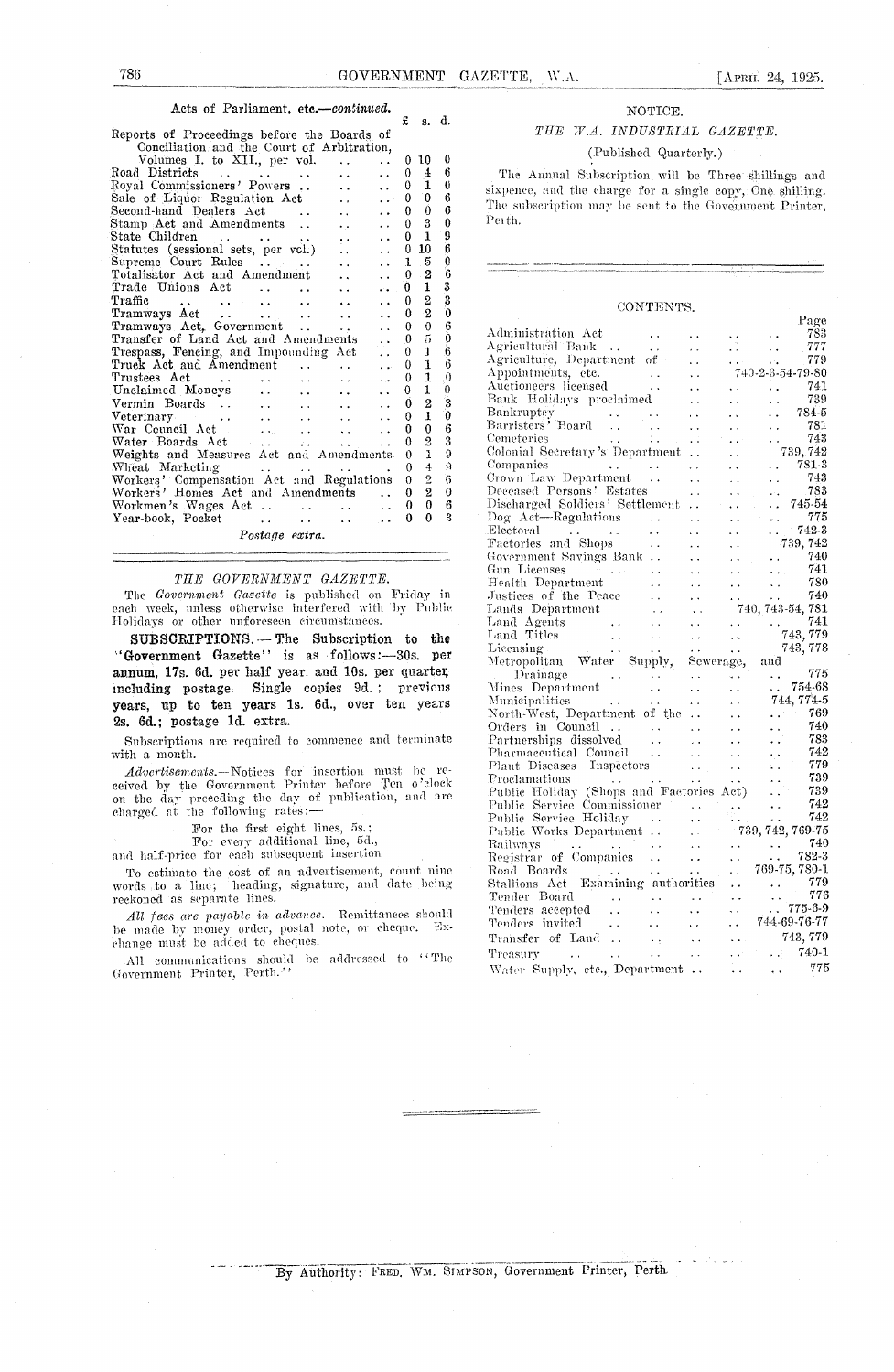

# Government Gazette

## PERTH, FRIDAY, 24 APRIL 1925 No. 18

© STATE OF WESTERN AUSTRALIA

## **CONTENTS**

Administration Act Agricultural Bank Agriculture, Department of Appointments Auctioneers licensed Bank Holidays proclaimed Bankruptcy Barristers' Board Cemeteries Colonial Secretary's Department Companies Crown Law Department Deceased Persons' Estates Discharged Soldiers' Settlement Dog Act—Regulations Electoral Factories and Shops Government Savings Bank Gun Licenses Health Department Justices of the Peace Lands Department Land Agents Land Titles Licensing Metropolitan Water Supply, Sewerage and Drainage Mines Department Municipalities North-West, Department of the Orders in Council Partnerships dissolved Pharmaceutical Council Plant Diseases—Inspectors Proclamations Public Holiday (Shops and Factories Act) Public Service Commissioner Public Service Holidays Public Works Department Railways Registrar of Companies Road Boards